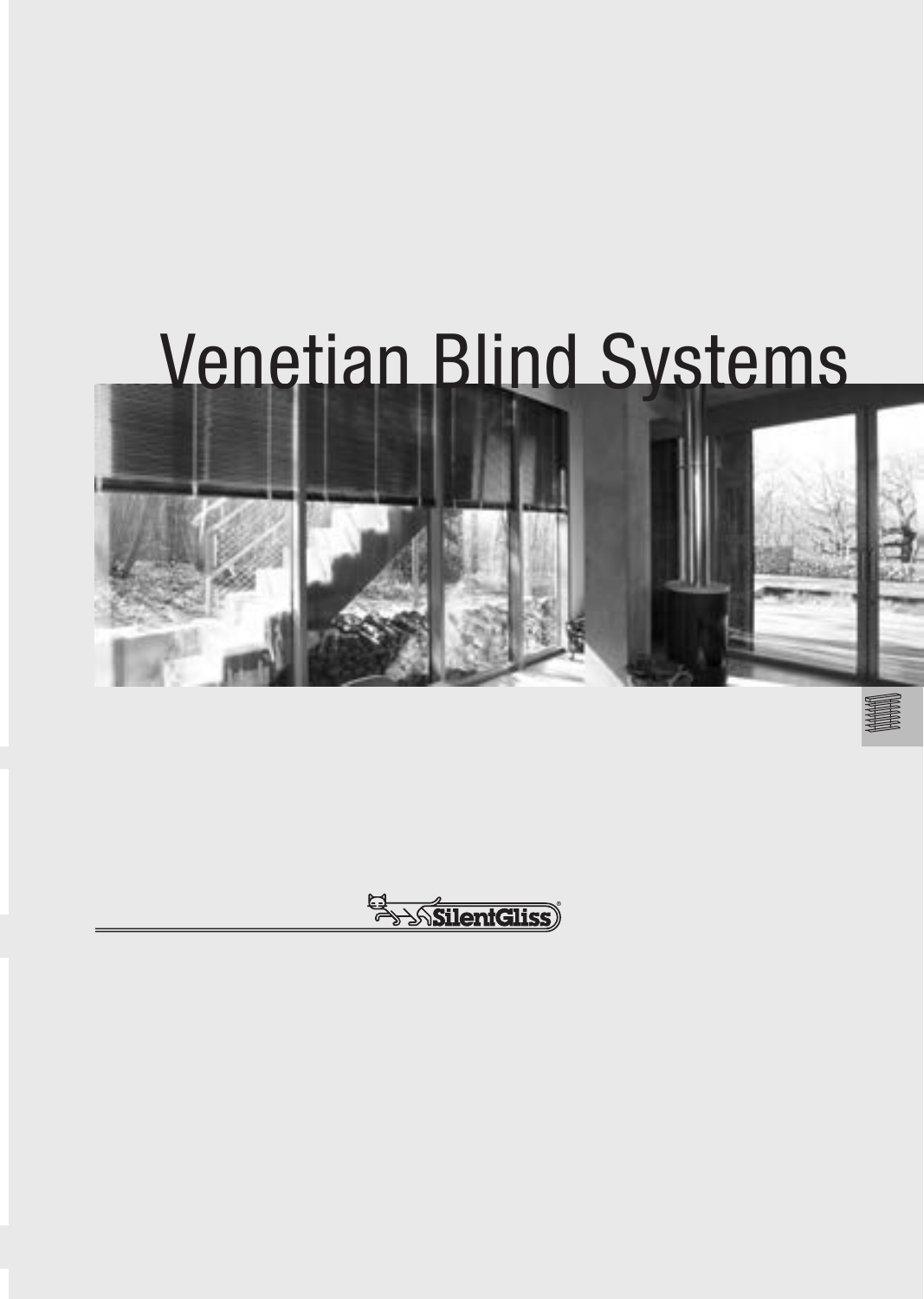# Motorised Venetian Blind System

# Silent Gliss® 8250



#### **Product Information**

- Electrically operated venetian blind system for 16mm or 25mm aluminium slats
- Available in 77 different slat colours. Also perforated slats available for 25mm slats • The system can be used with a minimum width of 65cm, up to a height of 2m. With a minimum width of 80cm, the system can be used up to a height of 3.4m
- The maximum system width and surface are 3m and 5m<sup>2</sup>
- The system 8250 can be equipped with side-guide wires and can therefore be used for sloped applications up to 15° incline from vertical
- The top stack of the slats can measure up to 12% of the blind drop (depending on slat widths and make-up). Please refer to specific stack height charts
- The system can be easily fitted with snap brackets on ceilings or walls
- Delivered ready assembled
- Can be combined with Radio Remote Control System Silent Gliss 9940/0450

8250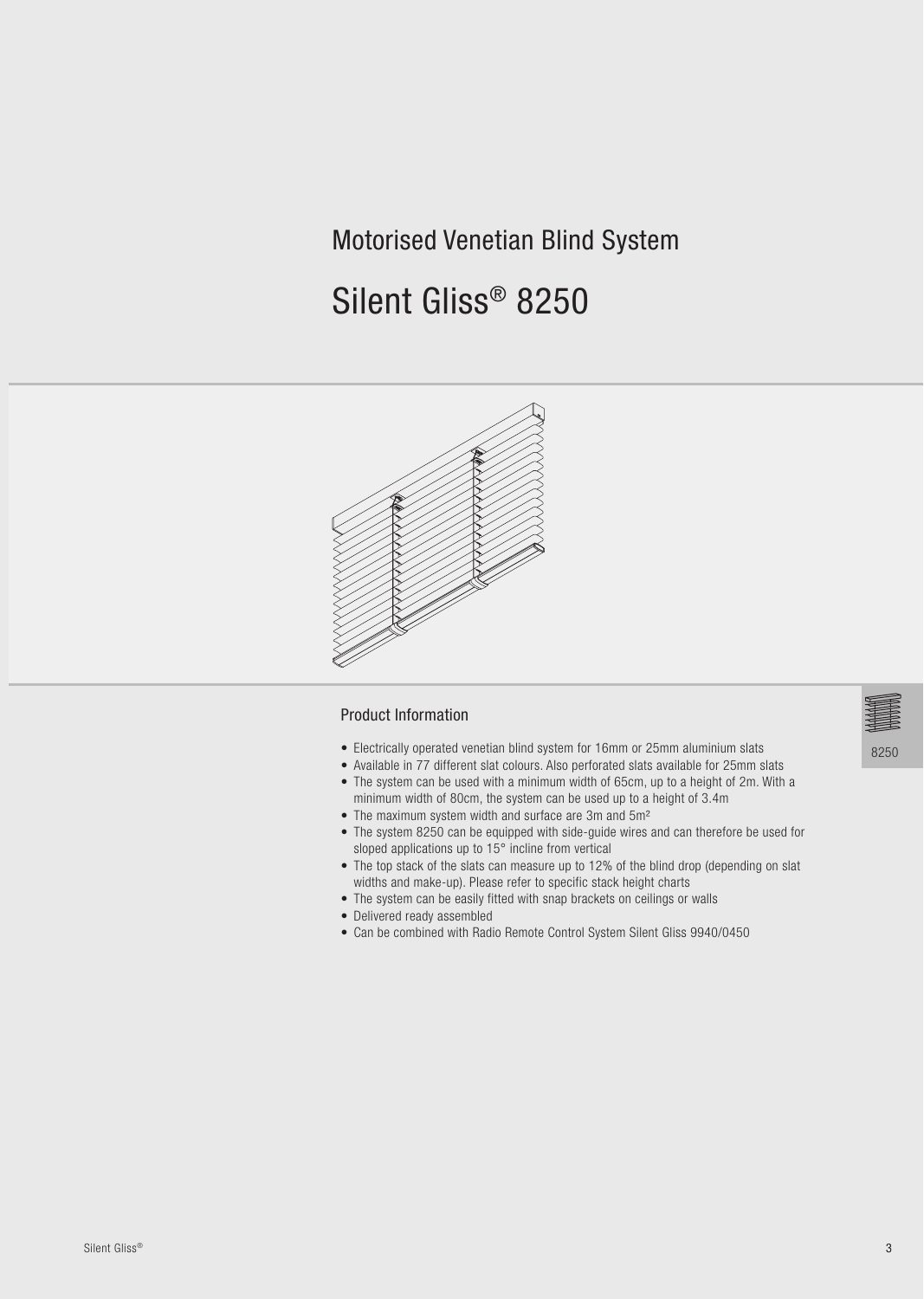# Profile, Bending and Specification Information



#### Specification Information - download from www.silentgliss.co.uk (password required).

Silent Gliss 8250 system electrically operated venetian blind. Overall width .....cm, overall drop .....cm. Operation by a 24 V DC motor Aluminium headrail incorporates a flange to minimise light ingress at top of blind. Slat colour(s) to be chosen from Silent Gliss 16mm or 25mm range. System is to be fixed with snap on brackets 8201 to ceiling/wall at 800-1000mm intervals plus one at 60mm from each end.



8250

Please note that the indicated stack heights may vary by up to 1cm.

### **System Options**

Side guides for stabilising blind system and sloped applications (up to 15°) from vertical.



A and B: Fitting of side guides inside window frame (A: detail eyelet / B: detail wireholder) C: Fitting of side guides onto front of window frame

The system 8250 can be equipped with side-guide wires and can therefore also be used for sloped applications up to 15° incline from vertical.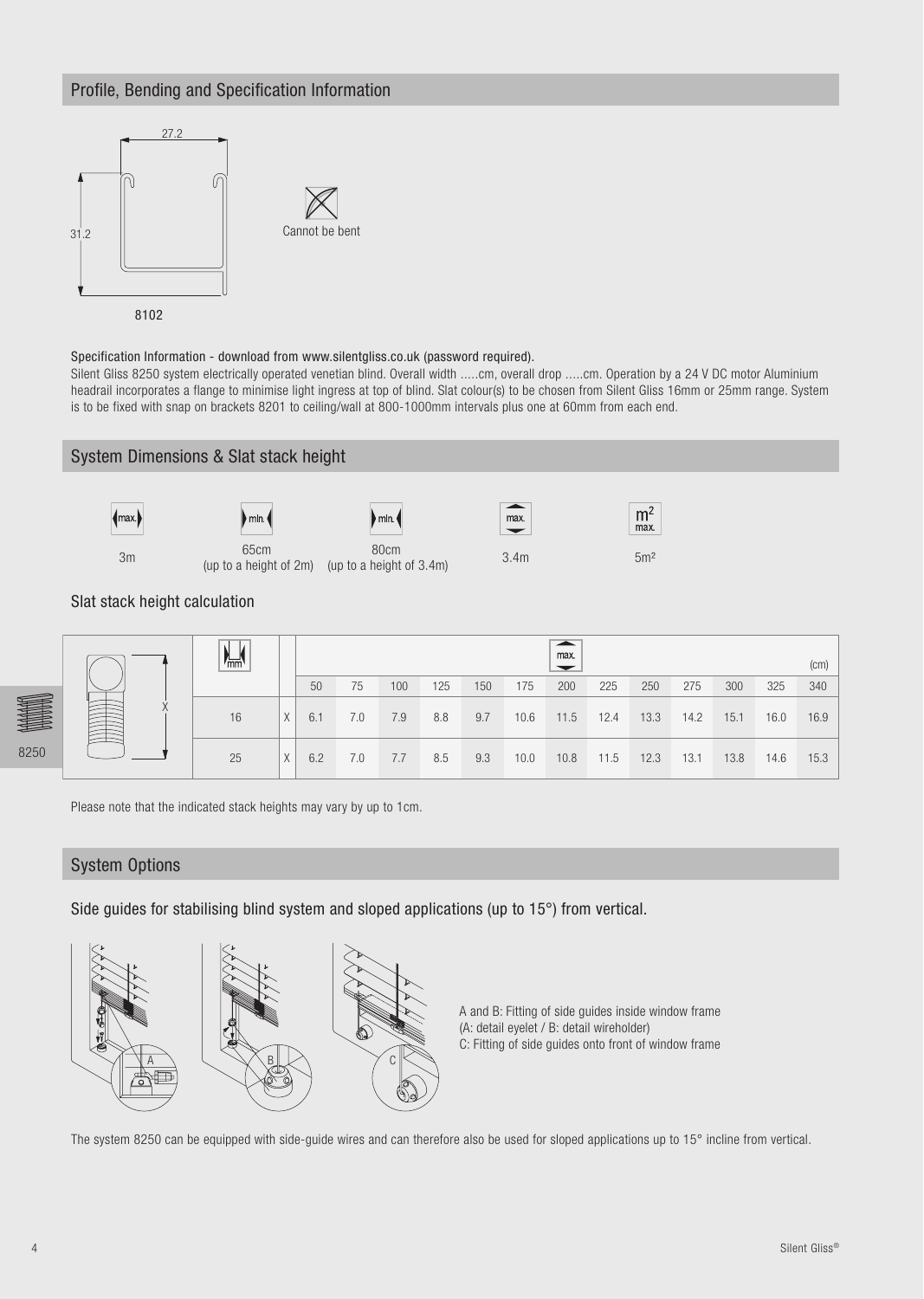# **Fitting Information**

### **Bracket positioning**



Attention: Never position the brackets 8201 on the take up reels.

Side gaps when side-by-side fitting or recess fitting



The light gap between two systems is only 5mm.



Distance from wall when recess fitting is 2-3mm.

**Fitting Options** 

CAD download through Silent Gliss website (password required) www.silentgliss.co.uk

#### Ceiling fix with bracket 8201





It is recommended that a distance of 50mm is allowed between the wall and the blind.

8250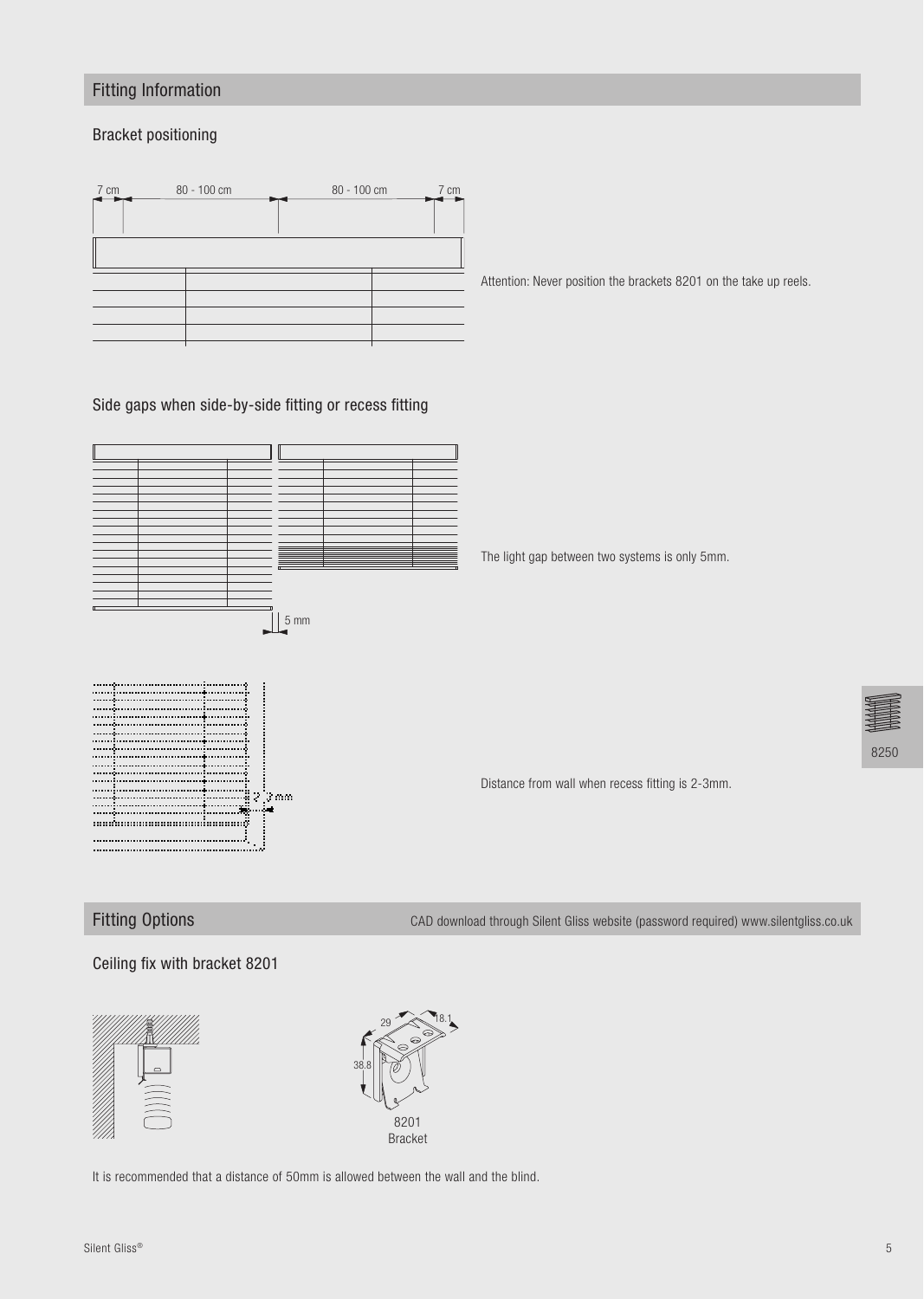## Recess fix with bracket 8201





Wall or window frame fix with bracket 8201





# Wall fix with brackets 3134-37 and bracket 8201



|      | $x$ (mm) | $W$ (mm)                 | Y (mm) | $Z$ (mm) |
|------|----------|--------------------------|--------|----------|
| 3134 | 58       | $\overline{\phantom{a}}$ | 50     | -        |
| 3135 | 78       | $\overline{\phantom{a}}$ | 50     | 50       |
| 3136 | 98       | -                        | 50     | 50       |
| 3137 | 118      | $\overline{\phantom{a}}$ | 80     | 50       |
|      |          |                          |        |          |



334
3 Extension brackets (60-200mm)



Bracket cover  $(60mm)$ 



**Bracket** 

## Wall fix with extension brackets 3275-77



 $x$  (mm) Set 3275 73-98 Set 3276 90-121 Set 3277 120-151



3271 Adjustable bracket base



16

3272-73 Bracket arm



Bracket

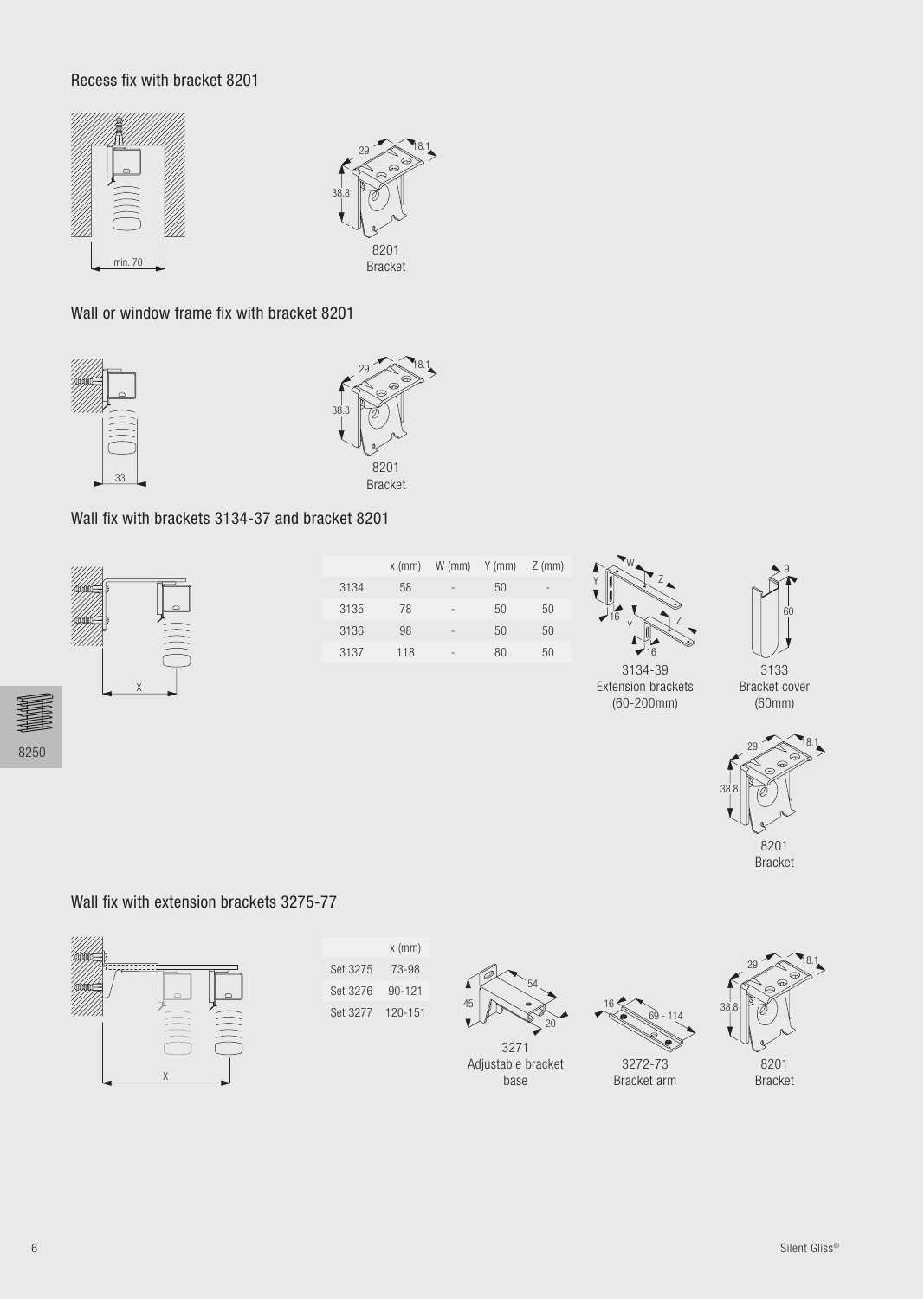# **Standard Accessories**

| 8003  | Bottom bar (16mm slats) |   | 8004 | Bottom bar (25mm slats) |  |
|-------|-------------------------|---|------|-------------------------|--|
| 8102  | Profile                 | ര | 8201 | <b>Bracket</b>          |  |
| 10283 | Power supply 1.5 DC     |   |      |                         |  |

# **Optional Accessories**

| 0937 | Programmable switch incl. back box<br>(0938) |   | 3133  | Bracket cover (60mm)                        |      |
|------|----------------------------------------------|---|-------|---------------------------------------------|------|
| 3134 | Extension bracket (60mm)                     |   | 3135  | Extension bracket (80mm)                    |      |
| 3136 | Extension bracket (100mm)                    |   | 3137  | Extension bracket (120mm)                   |      |
| 3271 | Adjustable bracket base                      |   | 3272  | Adjustable bracket arm (69mm)               |      |
| 3273 | Adjustable bracket arm (92mm)                |   | 3275  | Adjustable extension bracket set<br>(69mm)  |      |
| 3276 | Adjustable extension bracket set<br>(92mm)   |   | 3277  | Adjustable extension bracket set<br>(122mm) |      |
| 8235 | Wire base short                              |   | 8236  | Wire base long                              | 8250 |
| 8237 | Wire holder                                  |   | 8241  | Eyelet                                      |      |
| 8249 | Locking ring                                 | G | 8262  | Spacer (10°)                                |      |
| 8263 | Spacer $(4^{\circ})$                         |   | 10120 | Wire ø 0.9 mm for side guide                |      |

# **Useful Measurements**





8004 Bottom bar (25mm slats)

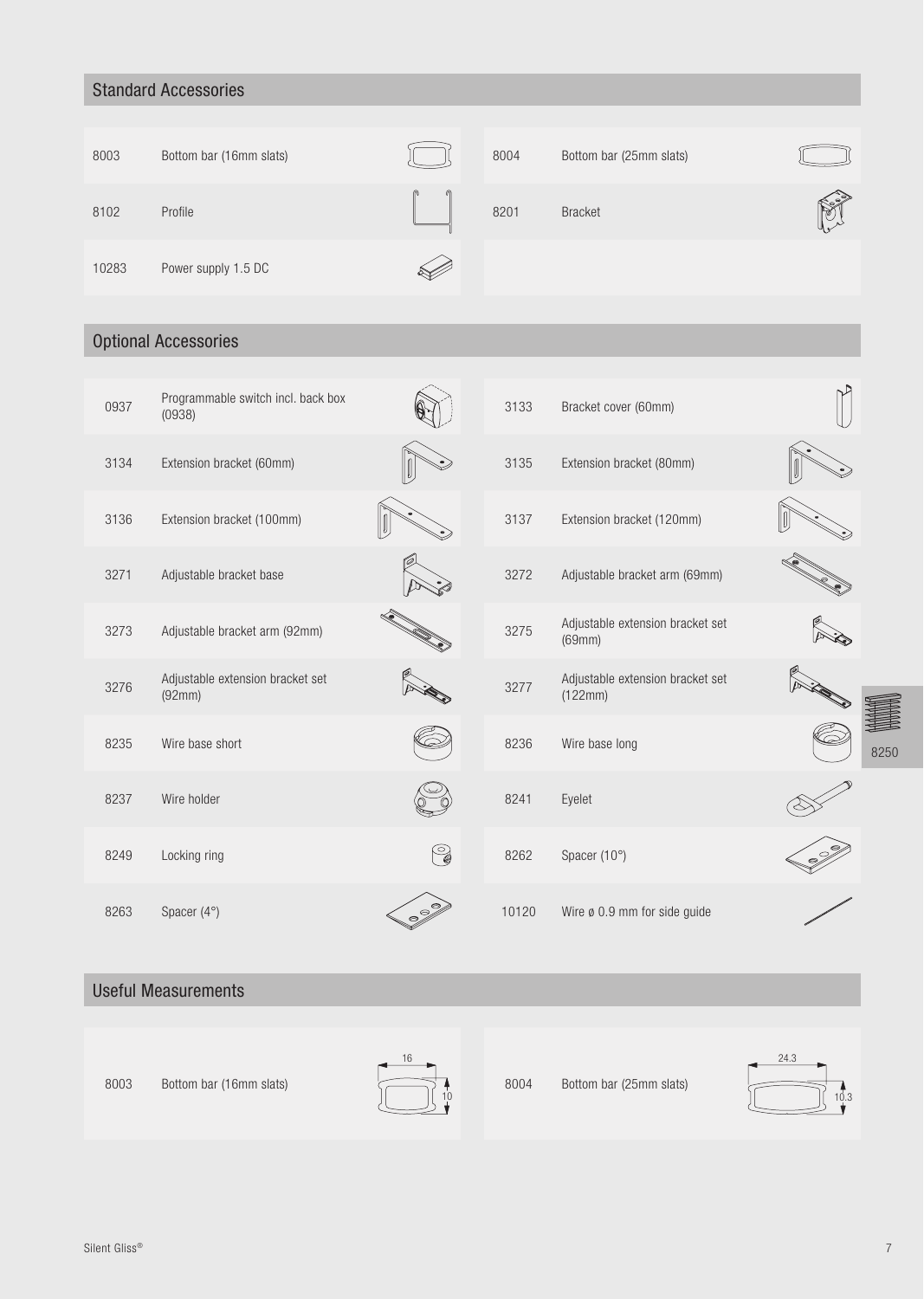

## Motorisation

The system 8250 is equipped with two different motor versions, depending on the size of the system.

#### Motor Silent Gliss 8060



# **Operating Methods**

**Fixed switch** 



Radio Remote Control with Systems 9940/0450





• Torque: 0.4 Nm / 0.8 Nm

- Voltage: 24 V DC
- Current: 0.45 A / 0.65 A
- Speed: 40 rpm / 30 rpm
- Overload Protection
- CE Standard
- No end limit setting
- $\bullet$  Weight: 195 g

When using the fixed switch control for multiple blinds, when operating simultaneously, the blinds may not necessarily stop at precisely the same intermediate point, or tilt to the same angle. Top and bottom levels can be preset in alignment.

If this is a requirement of the system then it is recommended that System 0450 Radio Controls is used with individual and simultaneous switching.

The 8060 motor (24V) system can be combined with the Radio Remote Control System Silent Gliss 9940/0450. For further details, please refer to catalogue section "Motors & Controls".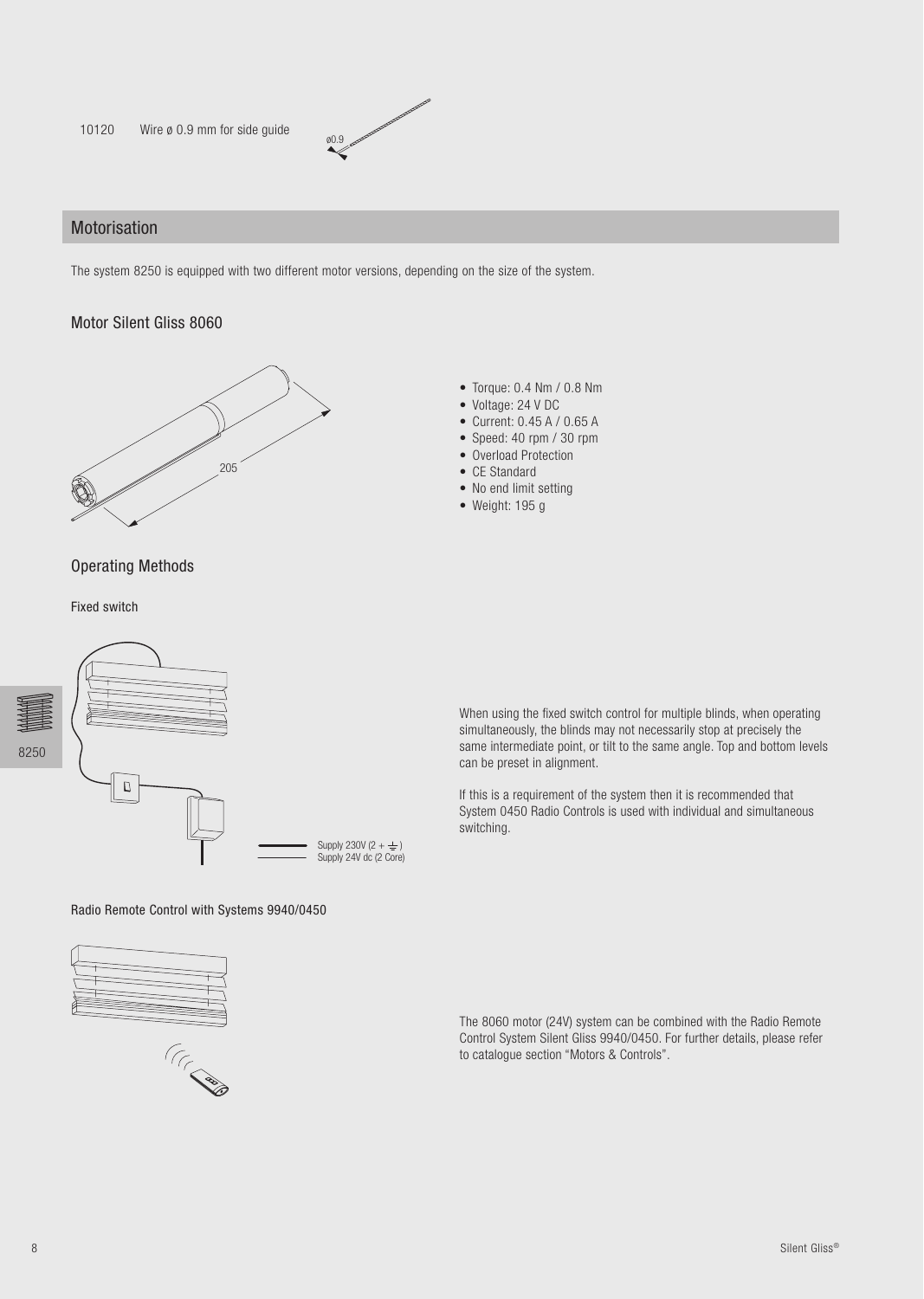# Wiring and Connections

Important: Wiring diagrams are available at www.silentgliss.co.uk (password required).

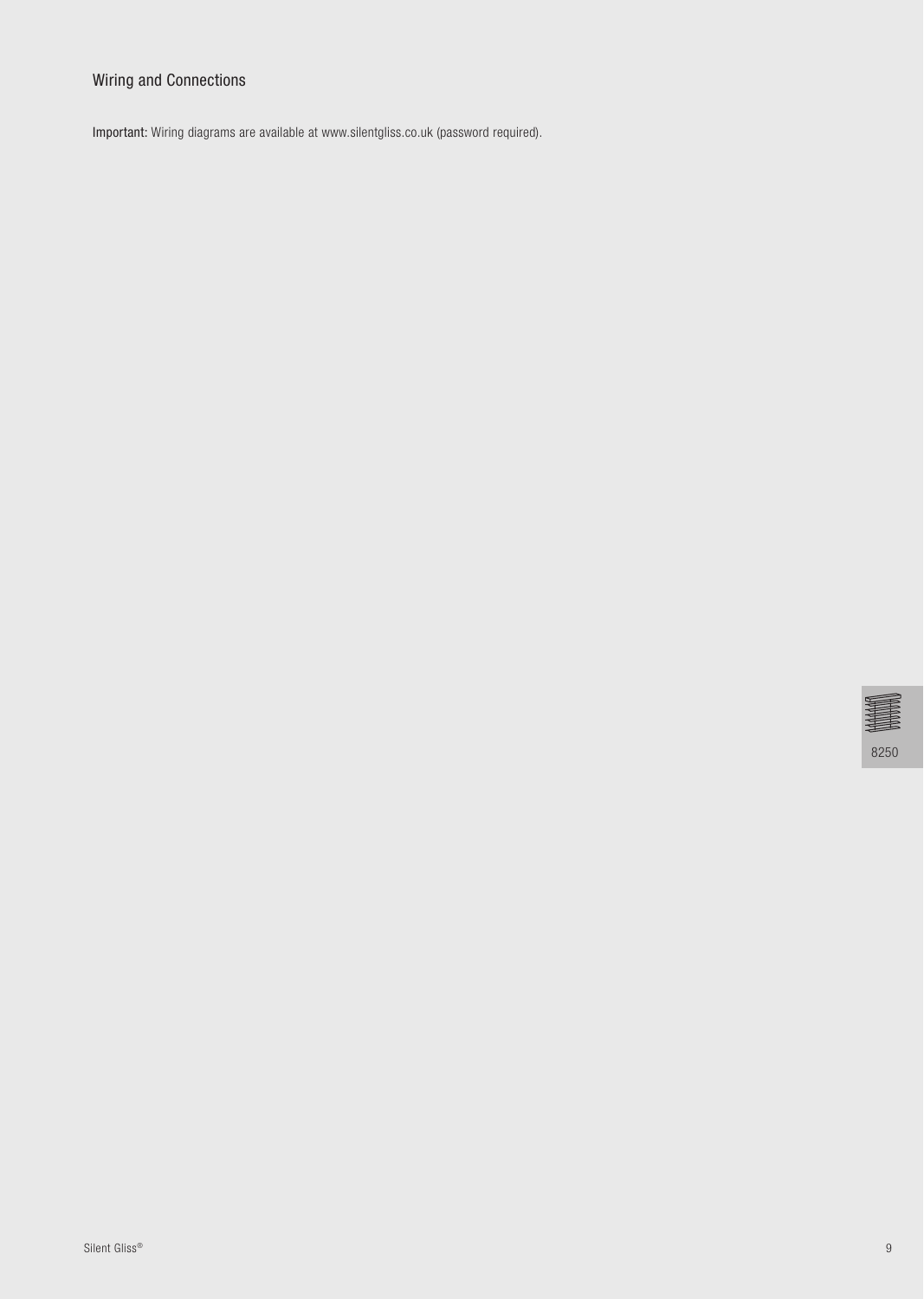# Motorised Venetian Blind System

# Silent Gliss® 8960 Wood, Leather or Aluminium



#### **Product Information**

- Luxurious motorised Venetian blind system.
- Available with wood, leather or aluminium slats.
- Headrail covered with matching slat.
- Wide and attractive slat colour choice.
- Available with fabric tapes.
- Made to measure.
- Option (extra costs): flame retardancy of wooden slats.
- Option: side-guide available.
- Applicable with Radio Remote Control System 9940 and Silent Gliss Move app.

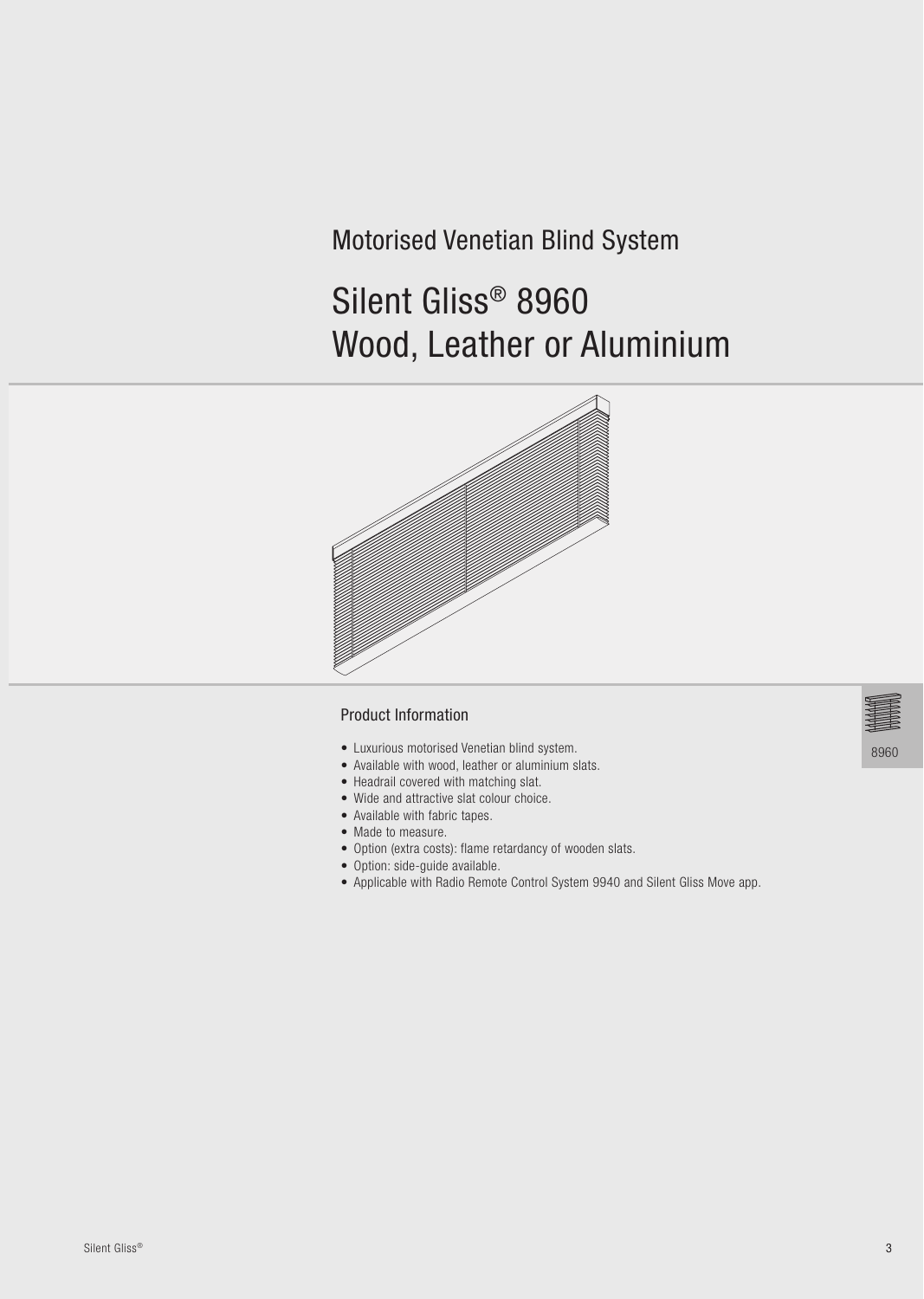

Please be aware that when tapes are used on venetian blinds, the stack size will be larger than the above stated figures.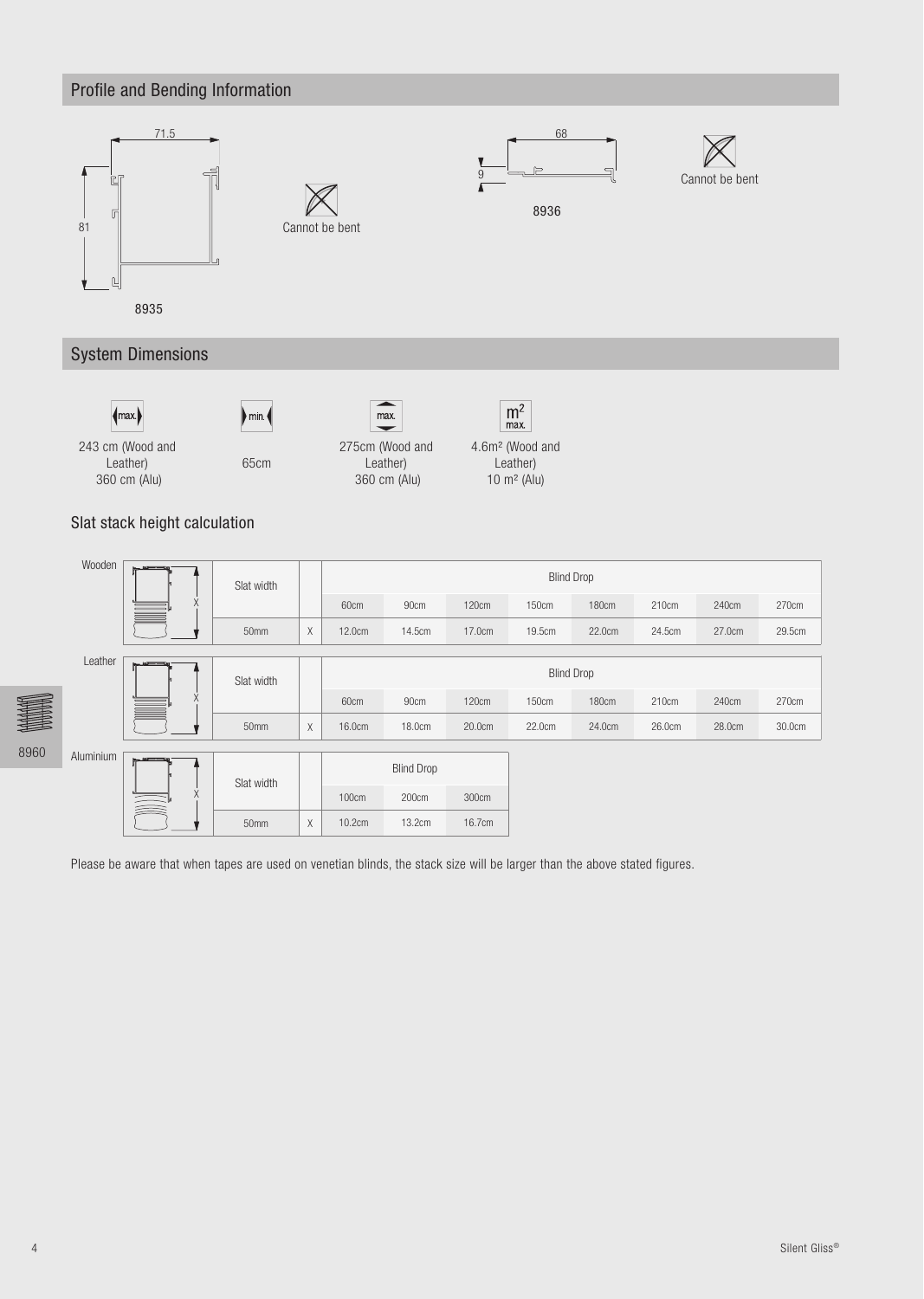# System Options

# Colour Coordination Chart

| <b>Slat Finish</b> | Slat Colour /<br><b>Wood Finish</b> | Headrail<br>Colour | Headrail<br><b>Endcovers</b> | <b>Ladder Cord</b> | Lift Tape    | <b>Tape Colour</b> |
|--------------------|-------------------------------------|--------------------|------------------------------|--------------------|--------------|--------------------|
| Wooden             | <b>Stark</b>                        | White              | White                        | White              | White        | Natural            |
|                    | Soft White                          | White              | White                        | White              | White        | Natural            |
|                    | Alpine                              | White              | White                        | White              | White        | <b>Duck</b>        |
|                    | Eggshell                            | White              | White                        | Cream              | White        | Duck               |
|                    | Cloud                               | White              | White                        | Cream              | Beige        | <b>Duck</b>        |
|                    | Holstien                            | White              | White                        | Cream              | Beige        | Echo               |
|                    | Linen                               | White              | White                        | Cream              | Beige        | Echo               |
|                    | Alabaster                           | Beige              | Beige                        | Cream              | Beige        | Stone              |
|                    | Sandwash                            | Beige              | Beige                        | Cream              | Medium Brown | Stone              |
|                    | Natural                             | Beige              | Beige                        | Cream              | Brown        | Imagine            |
|                    | Sugar Maple                         | Beige              | Beige                        | Cream              | Brown        | Fallen             |
|                    | <b>Cottage Pine</b>                 | Soft Brown         | Soft Brown                   | Bronze             | <b>Brown</b> | Light Beige        |
|                    | Light Oak                           | Soft Brown         | Soft Brown                   | Cream              | Brown        | Fallen             |
|                    | Golden Oak                          | Soft Brown         | Soft Brown                   | Bronze             | Brown        | Taupe              |
|                    | Pecan                               | Soft Brown         | Soft Brown                   | <b>Bronze</b>      | Brown        | <b>Bronx</b>       |
|                    | New Walnut                          | Dark Brown         | Dark Brown                   | <b>Bronze</b>      | Dark Brown   | Cocoa              |
|                    | New Wenge                           | Dark Brown         | Dark Brown                   | <b>Bronze</b>      | Dark Brown   | Justify            |
|                    | Yarrin                              | Dark Brown         | Dark Brown                   | Black              | Dark Brown   | <b>Black</b>       |
|                    | Astro                               | White              | White                        | White              | White        | Natural            |
|                    | cirrus                              | White              | White                        | Cream              | White        | Echo               |
|                    | Nata                                | White              | White                        | Cream              | Beige        | Stone              |
|                    | Gravity                             | White              | White                        | Cream              | White        | Duck               |
|                    | Pardo                               | Silver             | White                        | White              | White        | Taboo              |
|                    | Equis                               | Silver             | White                        | Bronze             | Medium Brown | Stealth            |
|                    | Feline                              | Silver             | White                        | White              | White        | Hype               |
|                    | Hypnosis                            | Silver             | White                        | Black              | White        | Mystery            |
|                    | Isiro                               | Soft Brown         | Soft Brown                   | <b>Bronze</b>      | Medium Brown | Taupe              |
|                    | Koto                                | Soft Brown         | Soft Brown                   | Bronze             | Medium Brown | Cocoa              |
|                    | Matumi                              | Dark Brown         | Dark Brown                   | <b>Black</b>       | Dark Brown   | <b>Black</b>       |
|                    | Cassia                              | Dark Brown         | Dark Brown                   | <b>Black</b>       | Dark Brown   | Black              |
|                    | Zura                                | Beige              | Beige                        | Cream              | Beige        | Stone              |
|                    | Caroba                              | Beige              | Beige                        | Cream              | Medium Brown | Stealth            |
|                    | Koli                                | Soft Brown         | Soft Brown                   | <b>Bronze</b>      | Medium Brown | Fallen             |
|                    | Halti                               | Soft Brown         | Soft Brown                   | Bronze             | Medium Brown | Imagine            |
|                    | Orali                               | Dark Brown         | Dark Brown                   | <b>Bronze</b>      | Dark Brown   | Justify            |
|                    | Acid                                | White              | White                        | White              | White        | Acid               |
|                    | Fizz                                | White              | White                        | White              | White        | Fizz               |
|                    | Vamp                                | White              | White                        | White              | White        | Vamp               |
|                    | Lulu                                | White              | White                        | White              | White        | Lulu               |
|                    | Poison                              | White              | White                        | White              | White        | Poison             |
|                    | Electric                            | White              | White                        | White              | White        | Electric           |
|                    | Icon                                | White              | White                        | White              | White        | Icon               |
|                    | Envy                                | White              | White                        | White              | White        | Envy               |
| Aluminium          | White                               | White              | White                        | White              | White        | Natural            |
|                    | Cream                               | Beige              | Beige                        | Cream              | Beige        | Duck               |
|                    | Grey                                | Silver             | Silver                       | White              | White        | Hype               |
|                    | Astrid                              | Silver             | White                        | White              | White        | Astrid             |
|                    | Android                             | Silver             | White                        | White              | Medium Brown | Android            |
|                    | Electrum                            | Beige              | Beige                        | <b>Bronze</b>      | Medium Brown | Electrum           |
|                    | Orbit                               | Soft Brown         | Soft Brown                   | Bronze             | Medium Brown | Orbit              |
|                    | Rockit                              | Dark Brown         | Dark Brown                   | White              | Dark Brown   | Rockit             |
|                    | Nebula                              | Dark Brown         | Dark Brown                   | <b>Black</b>       | Dark Brown   | Nebula             |

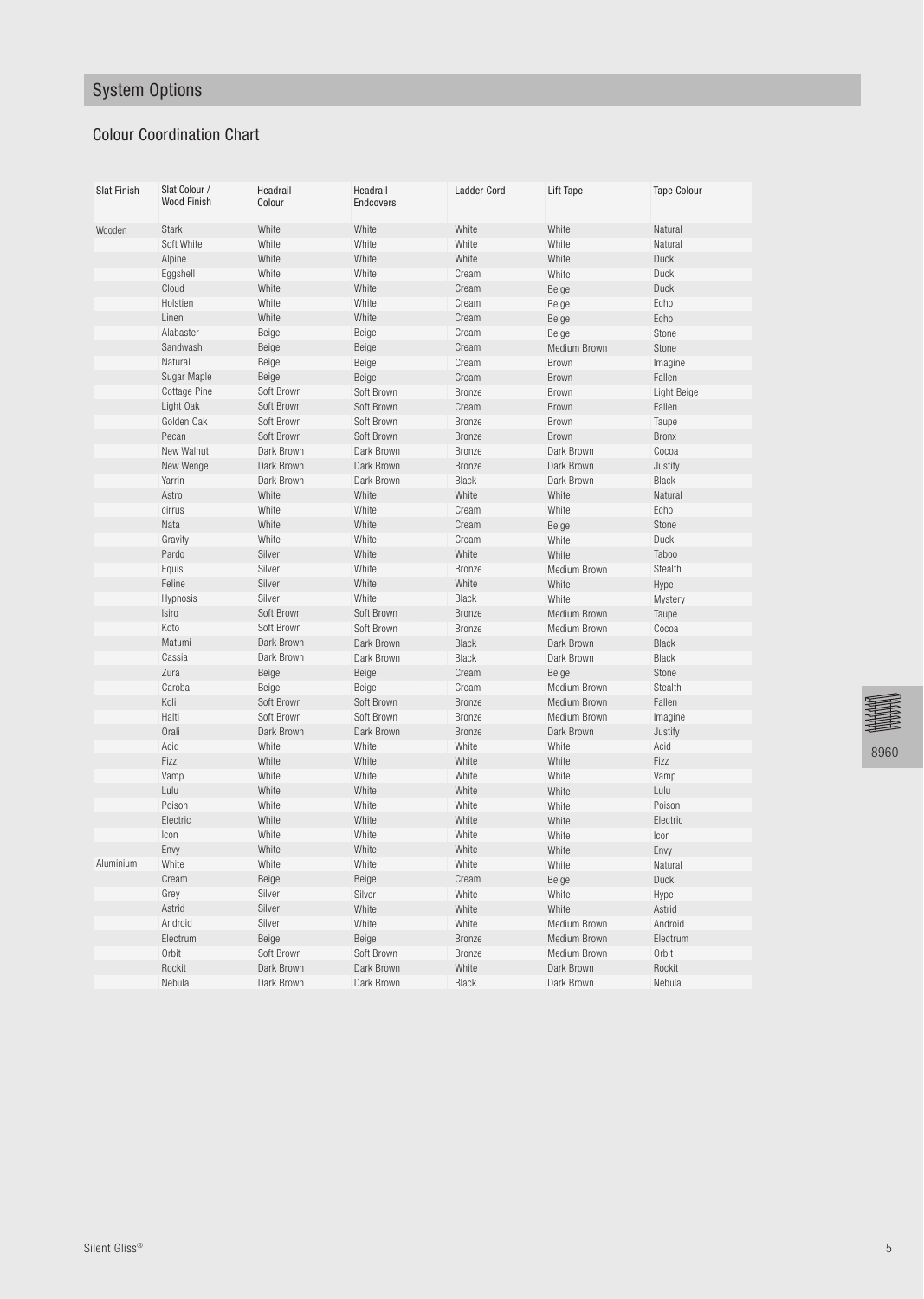| <b>Slat Finish</b> | Slat Colour /<br><b>Wood Finish</b> | Headrail<br>Colour | Headrail<br><b>Endcovers</b> | <b>Ladder Cord</b> | Lift Tape    | Eyelet |
|--------------------|-------------------------------------|--------------------|------------------------------|--------------------|--------------|--------|
| Leather            | Cream 522                           | Cream              | Cream                        | Cream              | Beige        | Nickel |
|                    | Cream 518                           | Cream              | Cream                        | White              | White        | Nickel |
|                    | Taupe 533                           | Taupe              | Taupe                        | Bronze             | Medium Brown | Nickel |
|                    | Taupe 524                           | Taupe              | Taupe                        | Cream              | Medium Brown | Nickel |
|                    | White 501                           | White              | White                        | White              | White        | Nickel |
|                    | Cream 523                           | Cream              | Cream                        | Cream              | Beige        | Nickel |
|                    | Cream 503                           | Cream              | Cream                        | Cream              | Beige        | Nickel |
|                    | Cream 502                           | Cream              | Cream                        | Cream              | Beige        | Nickel |
|                    | Cream 505                           | Cream              | Cream                        | Cream              | Beige        | Nickel |
|                    | Yellow 515                          | Yellow             | Yellow                       | Cream              | Beige        | Nickel |
|                    | Cream 504                           | Cream              | Cream                        | Bronze             | Medium Brown | Nickel |
|                    | Brown 536                           | <b>Brown</b>       | Brown                        | <b>Bronze</b>      | Medium Brown | Nickel |
|                    | Brown 539                           | Brown              | Brown                        | Bronze             | Dark Brown   | Nickel |
|                    | Brown 535                           | Brown              | Brown                        | Bronze             | Dark Brown   | Nickel |
|                    | Purple 530                          | Purple             | Purple                       | Black              | Dark Brown   | Nickel |
|                    | Orange 526                          | Orange             | Orange                       | Bronze             | Beige        | Nickel |
|                    | Orange 517                          | Orange             | Orange                       | Bronze             | Beige        | Nickel |
|                    | Orange 521                          | Orange             | Orange                       | Bronze             | Dark Brown   | Nickel |
|                    | <b>Red 510</b>                      | Red                | Red                          | Black              | Dark Brown   | Nickel |
|                    | <b>Red 509</b>                      | Red                | Red                          | Black              | Dark Brown   | Nickel |
|                    | Brown 506                           | Brown              | Brown                        | Bronze             | Medium Brown | Nickel |
|                    | Brown 507                           | Brown              | Brown                        | Bronze             | Medium Brown | Nickel |
|                    | Brown 529                           | Brown              | Brown                        | Black              | Dark Brown   | Nickel |
|                    | Brown 508                           | Brown              | Brown                        | Black              | Dark Brown   | Nickel |
|                    | Brown 520                           | Brown              | Brown                        | <b>Black</b>       | Dark Brown   | Nickel |
|                    | Green 527                           | Green              | Green                        | White              | White        | Nickel |
|                    | Green 532                           | Green              | Green                        | White              | White        | Nickel |
|                    | Green 537                           | Green              | Green                        | Black              | Dark Brown   | Nickel |
|                    | Green 512                           | Green              | Green                        | Black              | Dark Brown   | Nickel |
|                    | Red 534                             | Red                | Red                          | Black              | Dark Brown   | Nickel |
|                    | Grey 516                            | Grey               | Grey                         | White              | White        | Nickel |
|                    | Grey 531                            | Grey               | Grey                         | White              | White        | Nickel |
|                    | Blue 538                            | Blue               | Blue                         | Black              | Dark Brown   | Nickel |
|                    | Blue 513                            | Blue               | Blue                         | Black              | Dark Brown   | Nickel |
|                    | Grey 525                            | Grey               | Grey                         | Black              | Dark Brown   | Nickel |
|                    | Grey 519                            | Grey               | Grey                         | <b>Black</b>       | Dark Brown   | Nickel |
|                    | Grey 514                            | Grey               | Grey                         | <b>Black</b>       | Dark Brown   | Nickel |

\* These colour combinations are recommended, however any other combination is available. Various components can also be colour coordinated/painted at extra cost.

Slat inserted

An actual slat is inserted into the headrail for perfect matching of colours and materials to avoid the need to fit a cumbersome valance.

Silent Gliss offers premium customisation for its venetian range. Silent Gliss recommends combinations shown in above chart. Further customisation to match customer wishes is possible.

For leather slat blinds there is the option of a leather covered headrail at an additional cost.

Leather covered slats cannot be specified with decorative (external) slat tapes. The blind hardware is supplied matching the slat colour.

Side guides for stabilising blind system and sloped applications (up to 15°) from vertical.





A and B: Fitting of side guides inside window frame (A: detail eyelet / B: detail wireholder) C: Fitting of side guides onto front of window frame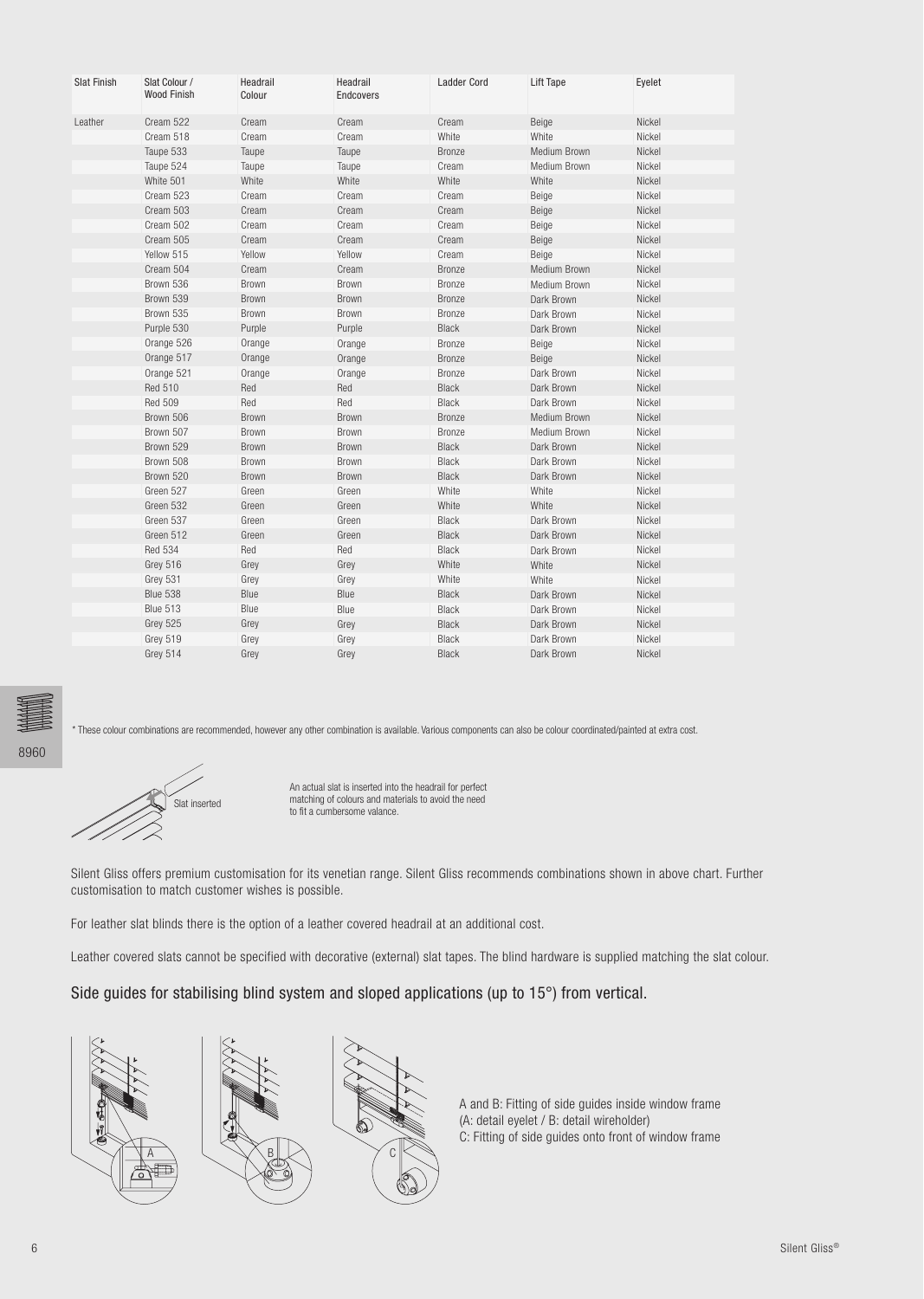The system 8910 is suitable with side-guide wires and therefore usable for sloped applications up to 15° incline from vertical.

#### Radio Remote Control System Silent Gliss 9940





The Silent Gliss motors 11096 and 11098 feature an integrated radio receiver. Combined with the Radio Remote Control System Silent Gliss 9940, this system offers maximum comfort with minimum wiring.

For further details, please refer to catalogue section "Motors & Controls".

Silent Gliss Move App



Operation of system with Silent Gliss Move app using a smartphone, tablet or desktop.

Whether at home or on the road, this reliable and intuitive app allows to program automatic opening and closing times. Furthermore, automatic sunrise and sunset time programming and groups and moods are possible.

The app is available for Android, IOS and Windows and can be downloaded in the respective app stores. Additionally, the Move Server Set Silent Gliss 9960 is required.

For further details, please refer to product group "Motors & Controls".

# **Fitting Information**

#### **Bracket positioning**



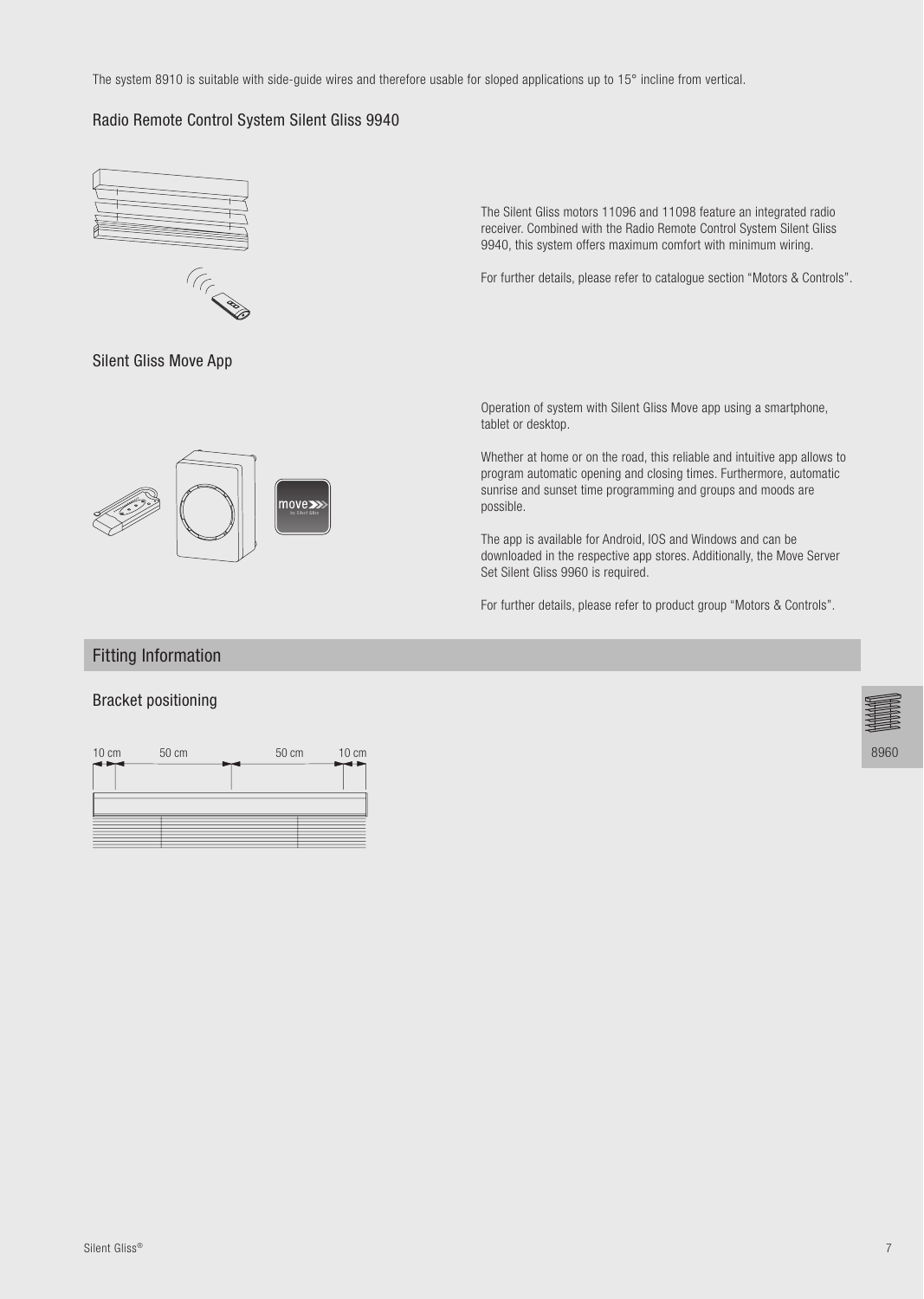# Fitting Options

# Ceiling fitting





Wall fitting





Please note: When fitting in a recess, a minimum gap of 110mm must be allowed.

# Standard Accessories

|      | 3033  | Clamp                       | ()) | 8935  | Profile    |  |
|------|-------|-----------------------------|-----|-------|------------|--|
| 8960 | 8936  | Profile                     |     | 11095 | Motor 230V |  |
|      | 11096 | Motor 230 V, radio receiver |     |       |            |  |